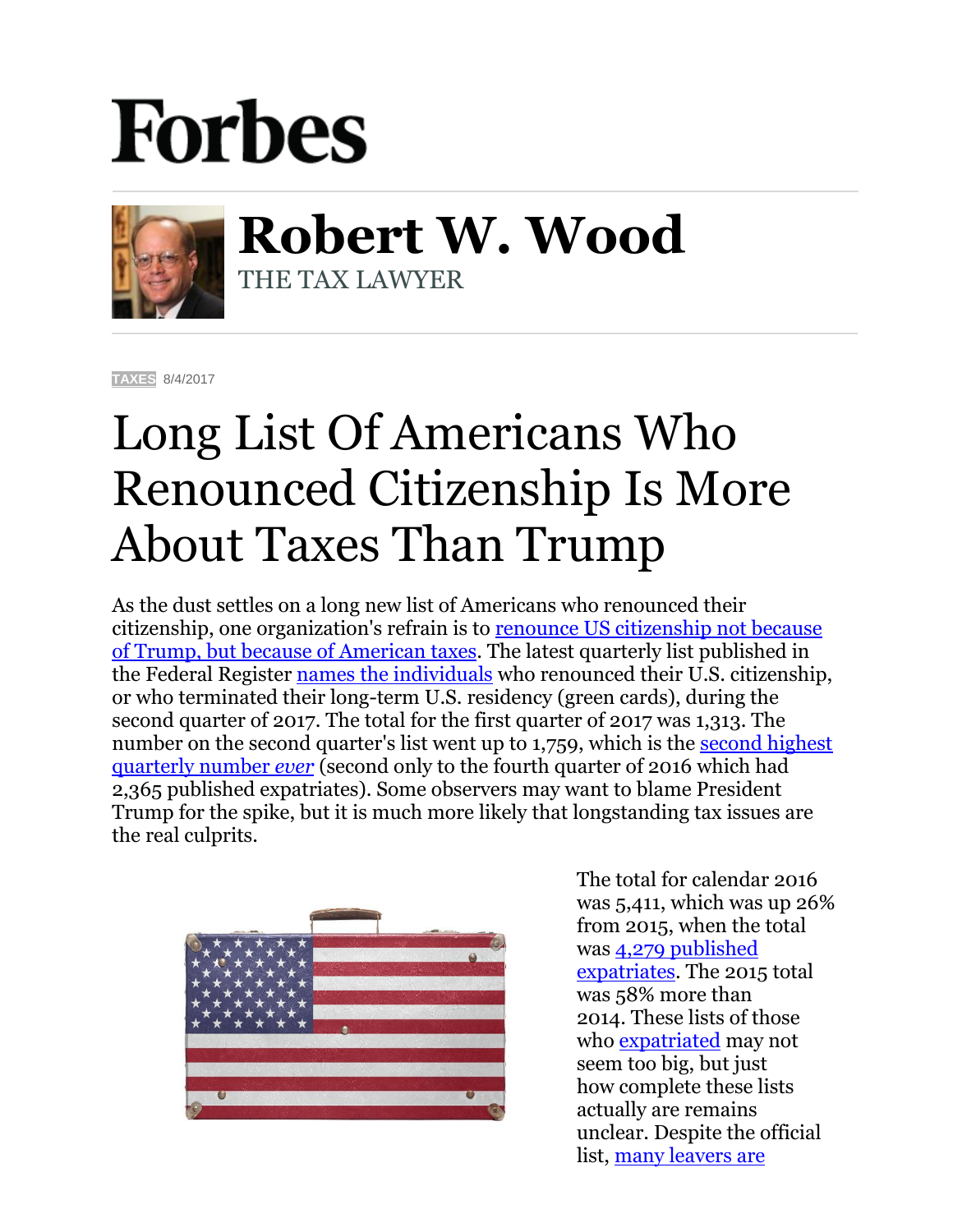not [counted.](http://www.forbes.com/sites/robertwood/2014/05/03/americans-are-renouncing-citizenship-at-record-pace-and-many-arent-even-counted/) Curiously, though, both the [IRS and FBI track Americans who](http://www.forbes.com/sites/robertwood/2015/09/21/irs-and-fbi-track-americans-who-renounce-citizenship-why-is-fbi-list-longer/#38baa14c2f84)  [renounce.](http://www.forbes.com/sites/robertwood/2015/09/21/irs-and-fbi-track-americans-who-renounce-citizenship-why-is-fbi-list-longer/#38baa14c2f84) The reasons for renouncing can be family, tax and legal complications. There is no single explanation, although some renouncers write why they gave up their [U.S. citizenship.](http://www.forbes.com/sites/robertwood/2016/02/18/dear-mrs-obama-why-i-gave-up-my-u-s-citizenship/#1b2abc0d4429)

One recurrent theme motivating some is [FATCA,](http://www.irs.gov/businesses/corporations/article/0,,id=236667,00.html) the Foreign Account Tax Compliance Act. It was enacted in 2010, and took years to implement. It is having an impact bigger than these expat numbers reveal. Some renounce because of global tax reporting and FATCA. Dual citizenship is not always possible, as this [infographic](http://www.movehub.com/blog/dual-citizenship-around-the-world-map) shows. [FATCA](http://www.irs.gov/businesses/corporations/article/0,,id=236667,00.html) has been painstakingly implemented worldwide by President Obama's Treasury Department. It now spans the globe with an unparalleled network of reporting. America requires foreign banks and governments to hand over secret bank data about depositors. Non-U.S. banks and financial institutions around the world must reveal American account details or risk big penalties.

America's global income tax compliance and disclosure laws can be a burden, especially for U.S. persons living abroad. Their American status can make them untouchable by many banks abroad. Foreign banks are sufficiently worried about the IRS that many simply do not want American account holders. FATCA has been [ramped up worldwide,](http://www.forbes.com/sites/robertwood/2013/09/24/fatcas-bleak-choices-for-accounts-income-disclosure/) and [requiring](http://www.irs.gov/Businesses/Corporations/FATCA-Information-for-Individuals) an annual [Form 8938](https://www.irs.gov/uac/form-8938-statement-of-foreign-financial-assets) filing if your foreign assets meet a threshold.

Americans living and working in foreign countries must generally report and pay tax where they live. But they must also continue to file taxes in the U.S., where reporting is based on their worldwide income. Many claim a foreign tax credit, but it generally does not eliminate double taxes. Moreover, enforcement fears are palpable for the annual foreign bank account reports called [FBARs.](http://www.irs.gov/Businesses/Small-Businesses-&-Self-Employed/Report-of-Foreign-Bank-and-Financial-Accounts-FBAR) They carry big civil and even potential criminal penalties. The civil penalties alone can consume the entire balance of an account.

Ironically, though, leaving America can be costly. America charges \$2,350 to hand in your passport, a fee that is more than [twenty times the average](http://isaacbrocksociety.ca/2014/08/22/comparison-of-fees-and-procedures-for-renouncing-citizenship-in-various-countries/comment-page-1/) of other high-income countries. The U.S. hiked the [fee to renounce by 422%,](http://www.forbes.com/sites/robertwood/2014/08/28/u-s-hikes-fee-to-renounce-citizenship-by-422/) as previously there was a \$450 fee to *renounce*, and no fee to *relinquish*. Now, there is a \$2,350 fee either way. The State Department said [raising the fee](https://www.federalregister.gov/articles/2014/08/28/2014-20516/schedule-of-fees-for-consular-services-department-of-state-and-overseas-embassies-and#p-amd-2) was about demand and paperwork, but the number of American expatriations still increased after the fee hike.

Moreover, to exit, one generally must prove 5 years of IRS tax compliance. And getting into IRS compliance can be expensive and worrisome. For some, a *reason* to get into compliance is to renounce! The exit itself can be expensive too. If you have a net worth greater than \$2 million, or have average annual net income tax for the 5 previous years of \$162,000 or more, you can pay an exit [tax.](http://www.irs.gov/Individuals/International-Taxpayers/Expatriation-Tax) It is a capital gain tax, calculated as if you sold your property when you left. A long-term resident giving up a Green Card can be required to pay the exit tax